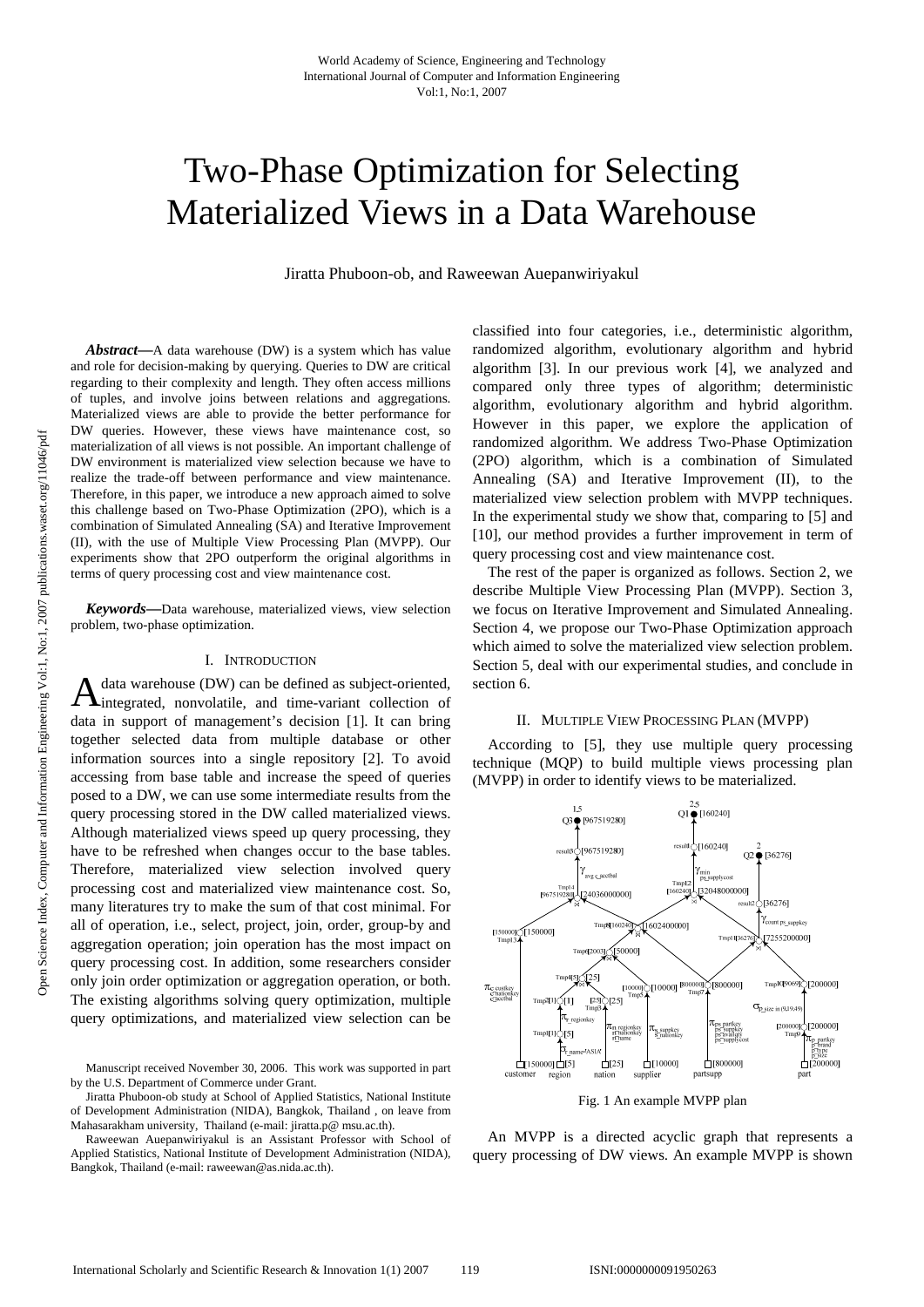in Fig. 1. The leaf nodes correspond to the base relations, and the root nodes represent the queries. Any vertex which is an intermediate or a final result of a query is denoted as a view. The cost for each operation node is labeled at the right side of the node. The query access frequencies are labeled on the top of each query node.

## III. ITERATIVE IMPROVEMENT AND SIMULATED ANNEALING

### *A. Iterative Improvement (II)*

[7] exposed II algorithm to the large join query optimization problem. II is a simple hill-climbing algorithm. This algorithm performs a large number of local optimizations. A local optimization starts at a random state, and seeks minimum cost point using a strategy-like hillclimbing. At the starting point, a random neighbor is selected. If the neighbor's cost is lower than current's cost, the move is carried out and a new neighbor with the lower cost is sought. II performs random series of move and accepts only downhill ones until it reaches a local minimum. This algorithm is repeated until a time limit is exceeded or a predetermined number of starting points is processed, then the lowest local minimum encountered is the result. The II algorithm present in Fig. 2.

|  |  | 1. random starting point |  |
|--|--|--------------------------|--|
|--|--|--------------------------|--|

- 2. at the starting point, a random neighbor is selected
- 3. if the neighbor's cost is lower than current's cost
- then move is carried out and a neighbor is sought performs random series of move and accepts only
- downhill ones until it reaches a local minimum

Fig. 2 Iterative Improvement (II) algorithm

| 1. random starting point                                |
|---------------------------------------------------------|
| 2. at the starting point, a random neighbor is selected |
| 3. compare neighbor's cost and current's cost           |
| 3.1 if the neighbor's cost is lower than current's cost |
| then move is carried out and a neighbor is sought       |
| 3.2 otherwise moving to neighbor's state or staying     |
| in current's state with probability                     |
| 4. performs random series of move and accepts both of   |
| downhill and uphill until it reaches a local minimum    |
|                                                         |

Fig. 3 Simulated Annealing (SA) algorithm

#### *B. Simulated Annealing (SA)*

[8] invented SA algorithm, and used it on traveling sale man problem. SA follows a procedure similar to II, but it accepts uphill move with some probability, while II performs only downhill move. At each step, the SA considers neighbor's cost of the current's cost, and probabilistically decides among moving the system to neighbor's state or staying in current's state. The probabilities are chosen, so the system ultimately tends to move to states of the lower cost. This step is repeated until the time becomes zero, or until the system reaches a state which is good enough for the application. [9] applied this algorithm to the optimization of some recursive queries.

In [10], they introduced a new approach for materialized view selection based on SA in conjunction with the use of a MVPP. Fig. 3 shows SA algorithm.

## IV. OUR APPROACH: TWO-PHASE OPTIMIZATION FOR SELECTING MATERIALIZED VIEW

Ioannidis and Kang [6] inspired Two-Phase Optimization (2PO) algorithm to the optimization of project-select-join queries. Our approach is designed based on 2PO with MVPP for solving the materialized view selection problem. 2PO combines both SA and II. It begins by running II to find a good local minimum, before applying SA to search for the global minimum from the state found by II. Our algorithm present in Fig. 4.

- 1. Input a MVPP represented by a DAG
- 2. Use width-first searching method to search through all of the nodes in the DAG and produce an ordered
- sequence of these nodes into a binary string 3. Call Iterative Improvement algorithm
- 4. Call Simulated Annealing algorithm
- 5. Present set of views to materialized with minimum cost

| Fig. 4 Our Two-Phase Optimization (2PO) algorithm |  |  |
|---------------------------------------------------|--|--|
|                                                   |  |  |

In the following subsection, we give the details of representation of solutions and define the cost model of materialized view selection.

#### *A. Representation of Solutions*

Output from MVPP is a DAG. We do not directly use a DAG as the input of our 2PO algorithm. Instead, we first map it into a binary string. For example, search through the DAG, shown in Fig. 1, using width-first, we obtain the mapping array, i.e. [result3,0], [result1,0], [result2,0], [tmp14,0], [tmp12,0], [tmp11,0], [tmp13,0], [tmp8,0], [tmp10,0], [tmp6,0], [tmp7,0], [tmp9,0], [tmp4,0], [tmp5,0], [tmp2,0], [tmp3,0], [tmp1,0]. A binary string of {0,0,0,0,0,0,0,0,0,0,0,0, 0,0,0,0,0} indicates that none of node is materialized. A binary string of {0,0,0,0,0,0,1,0,0,0,1,0,0,0,0,0,0} implies that nodes {tmp13, tmp7} are materialized, but others are not.

## *B. Cost Model of Materialized View Selection*

According to [5], a linear cost model is used to calculate the cost of query *Q*. The cost of answering *Q* is the number of rows in the table that query *Qi* used to construct *Q*.

Let *M* be a set of materialized views,  $C_{q_i}(M)$  be the cost to compute  $q_i$  from the set of materialized views *M*,  $C_m(v)$  be the cost of maintenance when v is materialized, and  $f_q$ ,  $f_u$  are query and updating frequency, respectively. Then the total query processing cost is  $\sum_{a \in O} f_{q} C_{q} (M)$ . The total

maintenance cost is  $\sum_{v \in M} f_u C_m(v)$ .

The total cost of the materialized views *M* is

$$
\sum_{q_i \in Q} f_{q_i} C_{q_i}(M) + \sum_{v \in M} f_u C_m(v)
$$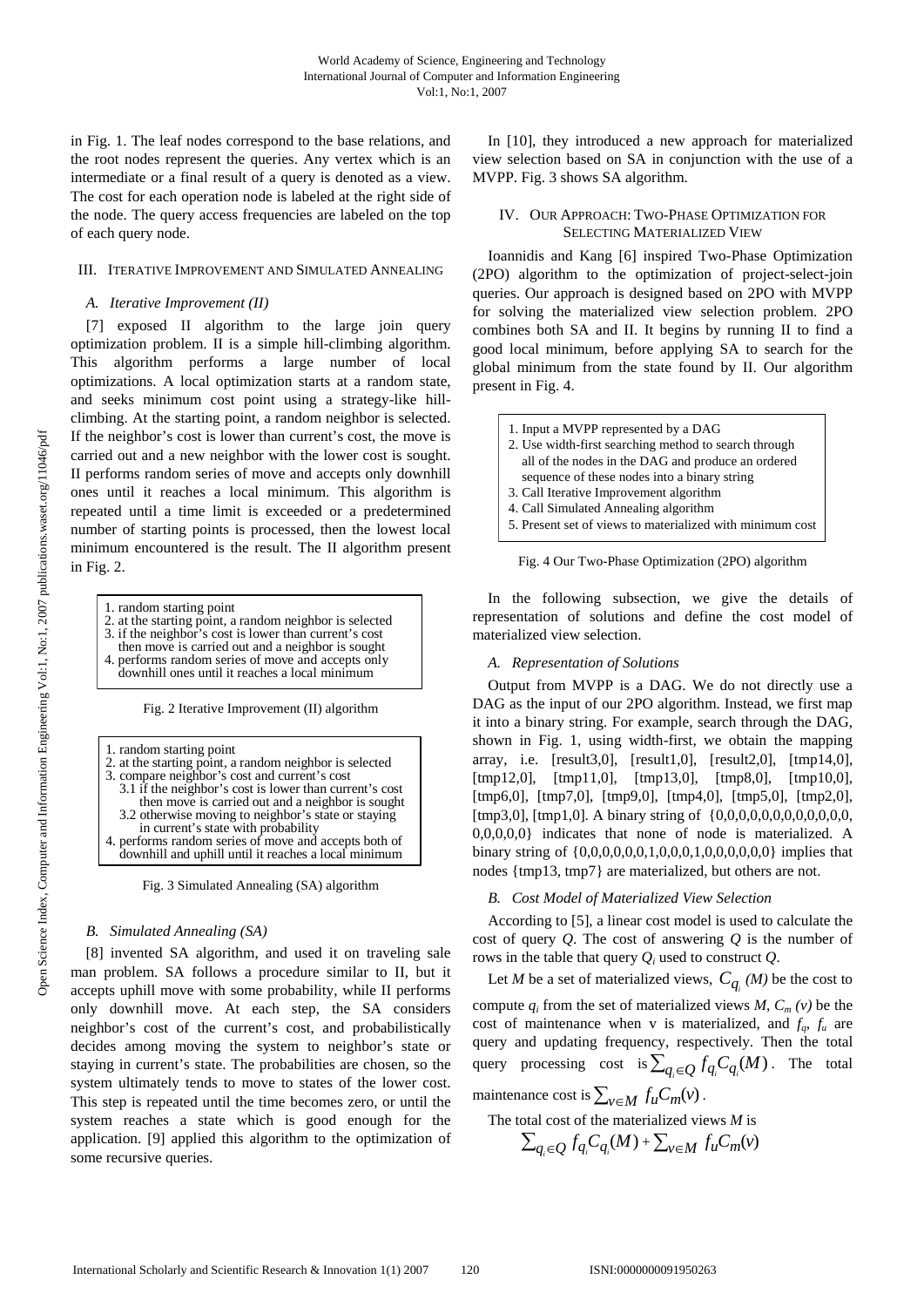Our goal is to find the set M, if the members of M are materialized then the value of total cost will be minimal among all feasible sets of materialized view.

### V. EXPERIMENTAL STUDIES

In our experiment, we employ MQP technique to all of three algorithms and use the same cost model proposed by [5] to compute query processing cost, materialized view maintenance cost and total cost. We do not consider any constraints. We use the TPC-H database of size 1GB as a running example throughout our paper. It has 22 read-only queries. Most of them are large and complex, and perform different operations on the database table. For more details on this benchmark refers to www.tpc.org. In this paper, we cover all of regular aggregate functions; MIN, MAX, SUM, AVG, COUNT, VARIANCE and STDDEV as listed in Fig. 5.

**Query 1 (MIN)** select min(ps\_supplycost) from part, partsupp, supplier, nation, where p\_partkey = ps\_partkey and s\_suppkey = ps\_suppkey and s\_nationkey =  $n$ \_nationkey and n\_regionkey = r\_regionk and r\_name = 'ASIA'; **Query 2 (MAX)** select max(o\_totalprice) from customer, orders, lineitem, natio where c\_custkey = o\_custkey and o\_orderkey =  $l$  orderkey and c\_nationkey = n\_nationkey and  $n$ \_regionkey =  $r$ \_regionk and  $r$  name = 'ASIA' and  $\overline{\text{o}}$  orderdate  $\ge$  = '1994-01' and  $o$ \_orderdate < '1995-01-0 **Query 3 (SUM)** select n\_name, sum(l\_quantity) from orders, lineitem, supplier, nation where l\_orderkey = o\_orderkey and l\_suppkey = s\_suppkey and s\_nationkey = n\_nationkey and  $n$ \_regionkey =  $r$ \_regionk and r\_name = 'ASIA' and  $o$ \_orderdate  $> = '1994-01$ and  $\alpha$  orderdate  $<$  '1995-01-0 group by n\_name;

|           | <b>Ouery 4 (AVG)</b>                              |  |  |  |
|-----------|---------------------------------------------------|--|--|--|
|           | select avg(c acctbal)                             |  |  |  |
| region    | from partsupp, supplier, customer, nation, region |  |  |  |
|           | where $ps\_suppkey = s\_suppkey$                  |  |  |  |
|           | and c nationkey $=$ s nationkey                   |  |  |  |
|           | and $s$ _nationkey = $n$ _nationkey               |  |  |  |
| ey        | and $n$ _regionkey = $r$ _regionkey               |  |  |  |
| ey        | and $r$ name = 'ASIA';                            |  |  |  |
|           | Query 5 (COUNT)                                   |  |  |  |
|           | select count(ps_suppkey)                          |  |  |  |
|           | from partsupp, part                               |  |  |  |
| n, region | where $p$ _partkey = $ps$ _partkey                |  |  |  |
|           | and $p_{\text{broad}} \ll $ 'Brand#45'            |  |  |  |
|           | and not p_type like '%BRASS%'                     |  |  |  |
| ey        | and p_size in (9, 19, 49);                        |  |  |  |
| ey        | <b>Ouery 6 (VARIANCE)</b>                         |  |  |  |
|           | select variance(ps_supplycost)                    |  |  |  |
| $-01'$    | from supplier, partsupp, part                     |  |  |  |
| )1',      | where $s$ _suppkey = $ps$ _suppkey                |  |  |  |
|           | and p_partkey = ps_partkey                        |  |  |  |
|           | and p brand $\langle$ 'Brand#45'                  |  |  |  |
|           | and not p_type like '%BRASS%'                     |  |  |  |
| , region  | and p size in (9, 19, 49);                        |  |  |  |
|           | Query 7 (STDDEV)                                  |  |  |  |
| ey        | select stddev(1 tax)                              |  |  |  |
| ey        | from customer, orders, lineitem                   |  |  |  |
| $-01'$    | where c custkey = $o$ custkey                     |  |  |  |
| )1'       | and o orderkey $= 1$ orderkey                     |  |  |  |
|           | and o orderdate $>=$ '1994-01-01'                 |  |  |  |
|           | and o orderdate < '1995-01-01' <sup>.</sup>       |  |  |  |

Fig. 5 Our Queries

We observe that these queries are defined over overlapping portion of the base data or intermediate query result. For example Query 5 and Query 6 can share the intermediate result of joining part and partsupp. We assume that base table update once a time and the frequencies of Query 1 to Query 7 are 4, 6, 7, 2, 5, 9, 3 respectively.

We use the algorithm to generate MVPP proposed by [5]. Fig. 6 gives accessing plan for each of the above queries, denoted as op1, op2, op3, op4, op5, op6, op7 respectively. As a consequence, first of all, we push up all select, projects, and group-by operation. Second, we create a list of query and order them based on the result of query access frequency multiplied by query processing cost. Therefore the initial list is {op4, op7, op3, op2, op1, op6, op5}.Third, we pick up op4, and merge the rest of the queries with it in the order of that in the list. Then we get the first MVPP. Fourth, the first element of list is moved to the end of the list, so the list becomes {op7, op3, op2, op1, op6, op5, op4}. We generate the second MVPP by using third step. We repeat the third and fourth step to generate all 7 MVPPs. Next, we push down select, project, and group operations respectively for all of MVPPs. Finally, we select the cheapest one; shown in Fig. 7. In our MVPP, we assume that methods for implementing select and join operation are linear search and nested loop approach. Before comparing the cost, we compute query processing cost, materialized view maintenance cost and total cost of allvirtual-views and all-materialized-view, demonstrated in Table I. Table II gives the selected views and their cost from each algorithm. We compare these costs between three algorithms as following:

In deterministic algorithm, given a MVPP, we execute the view selection algorithm proposed by [5] to select materialized view. The view selected are Tmp11, Tmp15, Tmp17, Tmp21 and Tmp24. Based on these results, it would be benefit to materialize them, reducing the cost from 7,688,720,739,017 to 6,184,919,079,222.

According to simulated annealing algorithm, we use an existing simulated annealing package [11] and define this problem based on [10]. We first map the solution of view selection problem into a binary string of 1s and 0s. For example, search through the DAG, shown in figure 7, using width-first, we obtain the mapping array, i.e. [result2,0], [result7,0], [result3,0], [result4,0], [result1,0], [result6,0], [result5,0], [tmp15,0], [tmp25,0], [tmp11,0], [tmp23,0], [tmp19,0], [tmp22,0], [tmp21,0], [tmp14,0], [tmp8,0], [tmp17,0], [tmp16,0], [tmp20,0], [tmp13,0], [tmp6,0], [tmp24,0], [tmp18,0], [tmp12,0], [tmp4,0], [tmp5,0], [tmp7,0], [tmp10,0], [tmp2,0], [tmp3,0], [tmp9,0] and [tmp1,0]. According to our search method, A binary string of {1,1,0,0, 0,0,0,0,0,0,0,0,0,0,0,0,0,0,0,0,0,0,0,0,0,0,0,0,0,0,1,1} means that nodes named result7, result2, tmp9 and tmp1 are materialized, but others are not. We set SA parameters like [10] the results are Tmp5, Tmp11, Tmp15, Tmp17, Tmp18, Tmp21 and Tmp24. Based on these results; it would be benefit to materialize them, reducing the total cost from 7,688,720,739,017 to 6,184,918,609,222.

For our two-phase optimization algorithm, we map a DAG into a binary string using the same method as used by SA. Then we run II and then followed by SA. The selected views are Tmp5, Tmp11, Tmp12, Tmp15, Tmp17, Tmp18, Tmp21 and Tmp24. Based on these results; it would be benefit to materialize them, reducing the cost from 7,688,720,739,017 to 6,184,918,159,222.

Table II compares our 2PO algorithm result to the deterministic algorithm and SA algorithm for materialized view selection. This table shows that our 2PO algorithm approach provides a better result than deterministic algorithm and SA algorithm. Although our maintenance cost is the most expensive, however, our query processing cost is the cheapest one. So our total cost is minimal. Consider the result of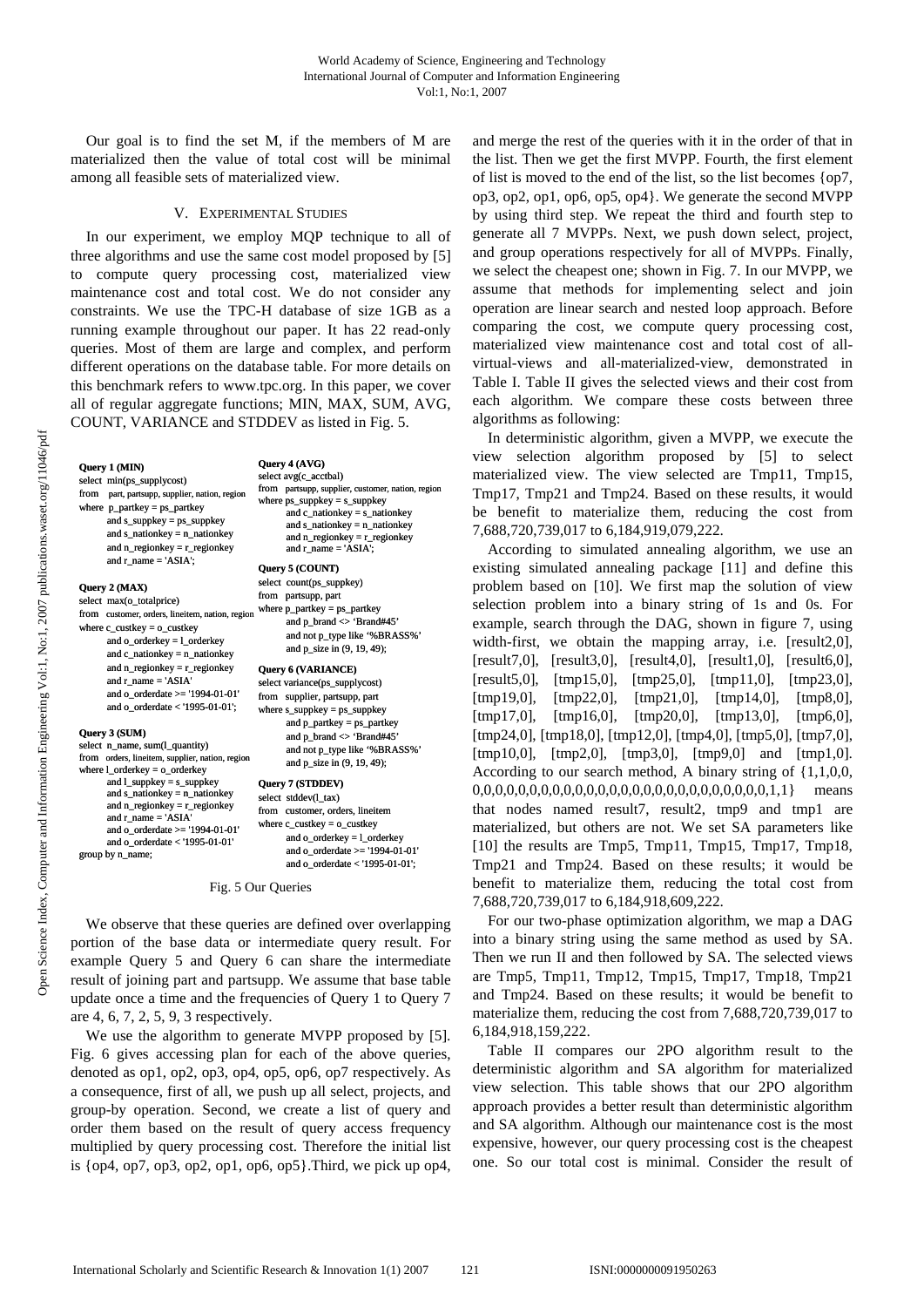deterministic algorithm, its maintenance cost is the cheapest, however, its query processing cost is the most expensive this lead to its total cost the most expensive. For SA algorithm, its query processing cost and maintenance cost is moderate, so its total cost is moderate too.

## VI. CONCLUSION

In this paper, we introduce Two-Phase Optimization (2PO) algorithm, which is a combination of Simulated Annealing (SA) and Iterative Improvement (II), to materialized view selection with Multiple View Processing Plan (MVPP) proposed by [5]. Comparing to deterministic algorithm proposed by [5] and Simulated Annealing proposed by [10], our approach provides a better result than Deterministic algorithm and Simulated Annealing algorithm. Two-Phase Optimization finds the best solution, and avoids unnecessary large uphill moves at the early stages of Simulated Annealing.

### ACKNOWLEDGMENT

We are grateful to Wanida Prapavasit, Roozbeh Derakhshan and Dyke Stiles for helping by way of discussion and provide material for this paper.



Fig. 6 Individual Optimal Query Processing Plan

| <b>TABLEI</b><br>THE QUERY PROCESSING, MAINTENANCE AND TOTAL COST |                          |                     |                   |  |
|-------------------------------------------------------------------|--------------------------|---------------------|-------------------|--|
|                                                                   | Cost of query processing | Cost of maintenance | <b>Total Cost</b> |  |

|                        | Cost of query processing | Cost of mannemance       | Tom Cost          |
|------------------------|--------------------------|--------------------------|-------------------|
| All-virtual-views      | 8,494,509,321,063        | $\overline{\phantom{0}}$ | 8,494,509,321,063 |
| All-materialized-views | . 941.298.714            | 7.686.779.440.303        | 7.688.720.739.017 |
|                        |                          |                          |                   |

| THE QUERY PROCESSING, MAINTENANCE AND TOTAL COST FOR EACH ALGORITHM |                                                 |                             |                        |                   |
|---------------------------------------------------------------------|-------------------------------------------------|-----------------------------|------------------------|-------------------|
| Algorithm                                                           | Selected views                                  | Cost of query<br>processing | Cost of<br>maintenance | <b>Total Cost</b> |
| Deterministic                                                       | Tmp11, Tmp15, Tmp17, Tmp21, Tmp24               | 591, 205, 328, 714          | 5,593,713,750,508      | 6,184,919,079,222 |
| Simulated Annealing                                                 | Tmp5, Tmp11, Tmp15, Tmp17, Tmp18, Tmp21, Tmp24  | 591, 204, 438, 714          | 5,593,714,170,508      | 6,184,918,609,222 |
| Two-Phase Optimization                                              | Tmp5, Tmp11, Tmp12, Tmp15, Tmp17, Tmp18, Tmp21, | 591.203.688.714             | 5.593.714.470.508      | 6.184.918.159.222 |
|                                                                     | Tmp24                                           |                             |                        |                   |